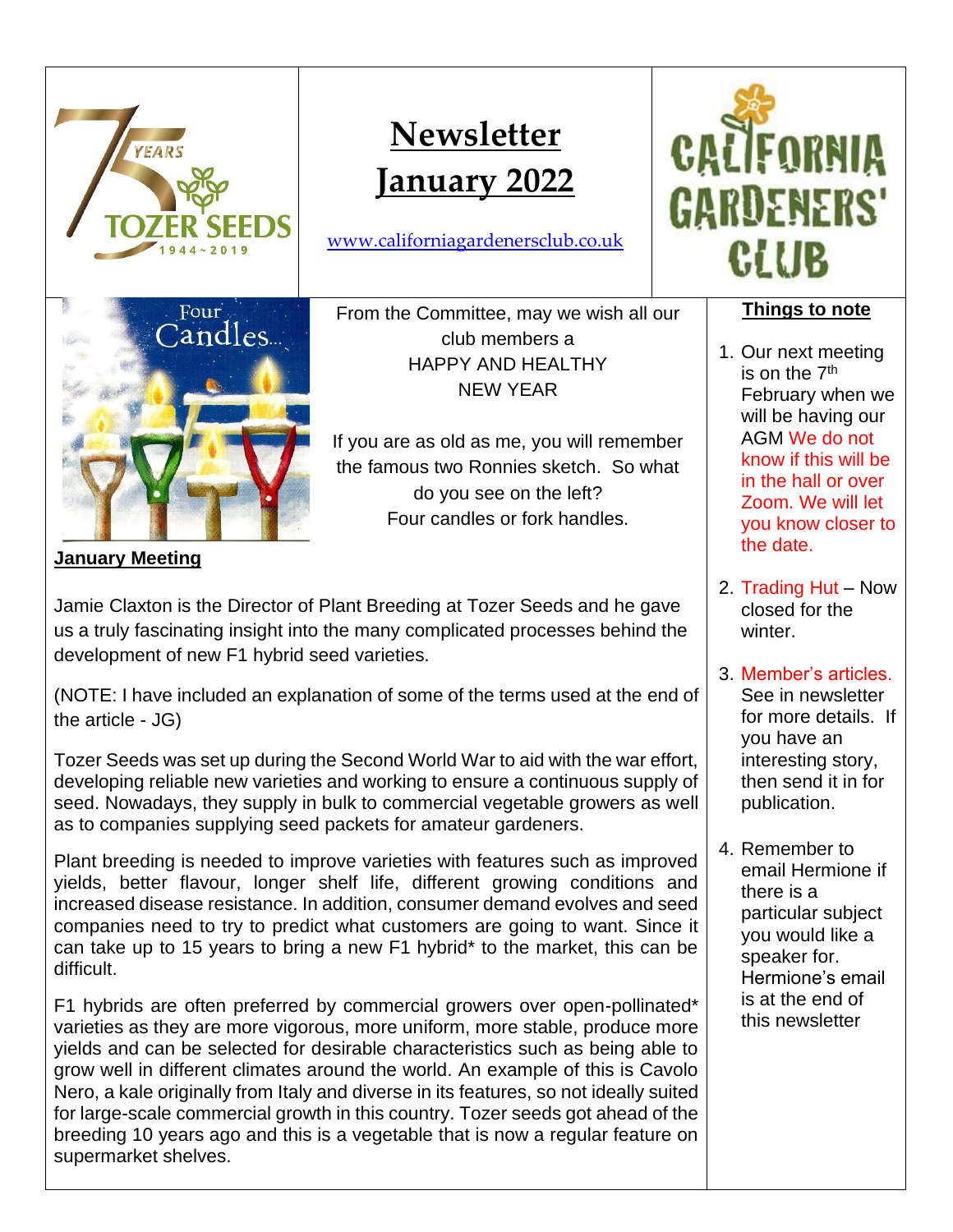Jamie took us through the processes involved in developing F1 hybrids. These are scientific and technical. For example, gene editing (not the same as genetic modification) is a new technology at the level of molecular biology used to select for particular features such as disease resistance.

Speed breeding has been developed to save a few years on the breeding programme. Seeds have to be carefully tested for pathogens before being sold.

- need to be meticulous Plant-labelling and record-keeping, for example, need to be extremely accurate. All the different techniques need to be rigorous.
- are very time-consuming It can take up to 10 years to breed a desirable new variety, then up to 5 years to bring it to the market
- need to be constantly evolving and developing As well as consumer demand, they need to keep an eye on how food companies are starting to process vegetables for sale to consumers, for example veggie waffles. This requires suitable varieties.
- involve continuous investment in new research and technology An example is a new culture technique enabling the production of a plantlet from a grain of pollen.
- require co-operation with outside agencies
	- ❖ Government departments need to be satisfied through thorough testing before the certification of new varieties.
	- ❖ University research departments work with the seed companies looking at aspects such as flavour and nutrition
- can be precarious

If not enough viable seed can be produced commercially, then the many years of development and investment can be wasted.

For the F1 breeding programme, firstly stable parent plants with the desired characteristics need to be produced over 10 generations before hybridisation can begin. This is done by carefully controlling pollination and with brassicas, is often done by hand, so it is very labour-intensive. A new technique sometimes used involves blasting the plants with CO2 before sending in flies to pollinate. A speed breeding programme can be used to reduce the 10-year timescale by a couple of years.

Once a stable generation of parent plants is produced, they can be crossed and the offspring grown on. Out of hundreds of new varieties, only a very small number will make the final grade.

The next step is registration, trialling and certification which can take 2 to 3 years, as several generations of the new variety need to be grown to satisfy the company and government agencies that the new variety is viable. After that, seed needs to be produced on a commercial scale and is sent to specialist commercial seed growers in the UK and around the globe.



They often need to employ special techniques such as producing male-only plants. All this adds another couple of years to the timescale which can be up to 15 years. It becomes easier to see why F1 hybrid seeds are more expensive than open-pollinated ones.

# **Fun facts:**

Tozer sent some rocket seeds into space with Tim Peake. These were then grown on in schools along with control seeds. It was found that the space rockets were slightly less vigorous.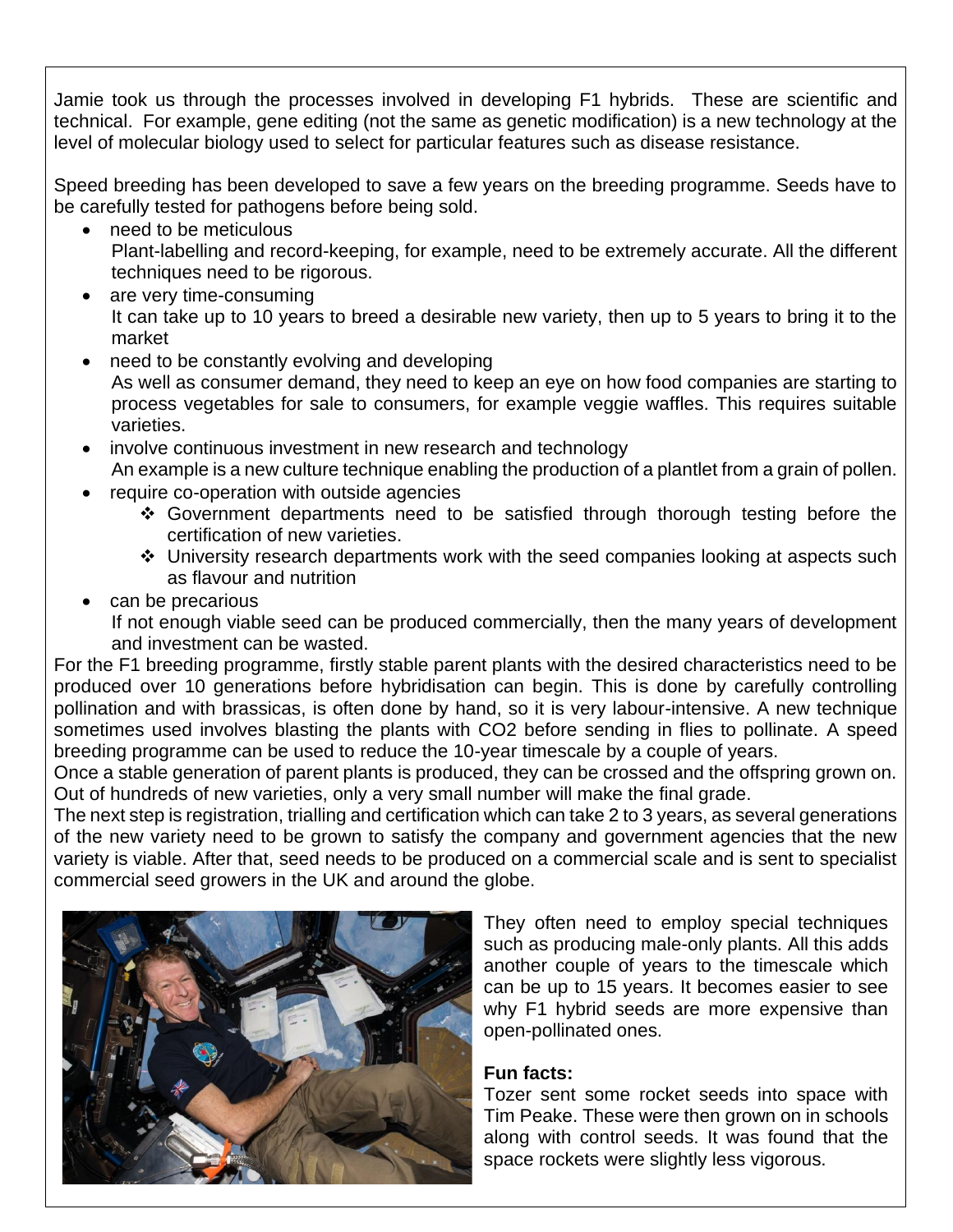They are developing an extremely hot chilli pepper called Armageddon. Mildew is constantly evolving. It is a race to produce resistant varieties of susceptible plants such as basil and lettuce.

They have their own fly hatchery from thousands of maggots. Flies are good for cross pollinating as they fly in a random pattern. Bees are more methodical.

The company are developing new varieties that can cope with vertical gardening and being grown in tunnels under artificial light, such as microgreens.

Tozer developed kalettes, a cross between red curly kale and Brussels sprouts. They produce mini red kale heads growing up a tall stalk like Brussels. I have tried them and enjoyed them.

#### \*What is a hybrid?

It is the result of cross-pollinating genetically dissimilar parent plants. The pollen of one variety is transferred to the flower of another. It can happen spontaneously in nature, for example peppermint is a naturally occurring hybrid of spearmint and watermint. Breeders aim to produce particular desirable characteristics from both of the parent plants in the offspring. It can take many generations before the desired result is achieved, by continual crossings of the 'babies'. This is because the parent plants often have hidden random genes which make it all hard to control.

#### \*What is an F1 hybrid?

An F1 hybrid is a first generation plant produced by crossing two stable parents so that the offspring are uniform and reliable. These two stable parent seed lines are called inbred lines and take usually 10 generations to produce. It is a very carefully controlled operation.

#### \*What is open pollination?

This term is often used to refer to seeds that are allowed to freely pollinate each other, without intervention. They will breed 'true' meaning that the seeds produced will be roughly identical to their parents. Many of these are saved over generations by gardeners and farmers, becoming known as 'heirloom' varieties. A disadvantage is that they are open to pollen from other strains being introduced and that they do not have the capacity for improvements, such as disease resistance, for example.

## **If you would like to know more:**

❖ For Tozer's key F1 varieties go to: [www.tozerseeds.com/uk/vegetable-breeding/keyproducts](http://www.tozerseeds.com/uk/vegetable-breeding/keyproducts)

- ❖ For an overview of F1 hybrids: [www.thompson-morgan.com/f1-hybrid-what-is-it](http://www.thompson-morgan.com/f1-hybrid-what-is-it)
- ❖ Wikipedia has a comprehensive section on Plant Breeding:

[www.wikipedia.org/wiki/Plant\\_breeding](http://www.wikipedia.org/wiki/Plant_breeding)

- ❖ Also look at the RHS: [www.rhs.org.uk/vegetables/f1-hybrids](http://www.rhs.org.uk/vegetables/f1-hybrids)
- ❖ For more about the Tim Peake space seeds experiment:

[www.bbc.co.uk/news/science-environment-36038508](http://www.bbc.co.uk/news/science-environment-36038508) [www.bbc.co.uk/news/science-environment-37826704](http://www.bbc.co.uk/news/science-environment-37826704)

Julia Goodall Publicity Officer

#### **Seed orders**

**Congratulations to all those who ordered seeds from last year's Mr Fothergill catalogue.**

**The total of seeds ordered was £655.31. However, after the discounts were applied, our members only paid a total of £285.21. A great saving of £370.10 Well worth the effort!** 

Peter Radband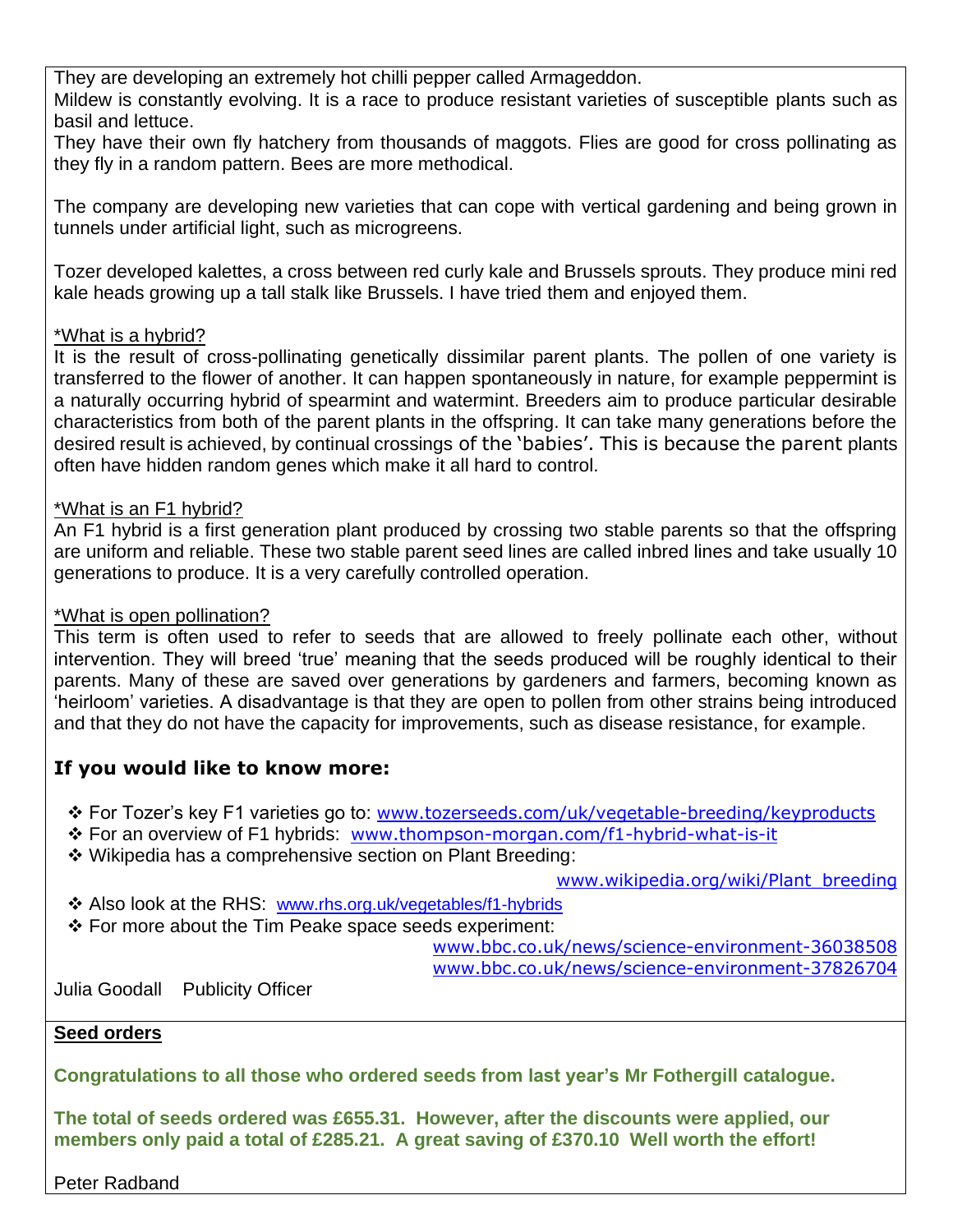## **January Table Competition**





2 nd Geoff Sutton

1 st Roland Cundy



3 rd Margaret Wade

There were fourteen entries in the January competition. In my opinion, they were all very nice. You can see all of the entries if you click on [https://www.californiagardenersclub.co.uk/x](https://www.californiagardenersclub.co.uk/xmas-trees.html) [mas-trees.html](https://www.californiagardenersclub.co.uk/xmas-trees.html)

Well done and thank you to all those who entered.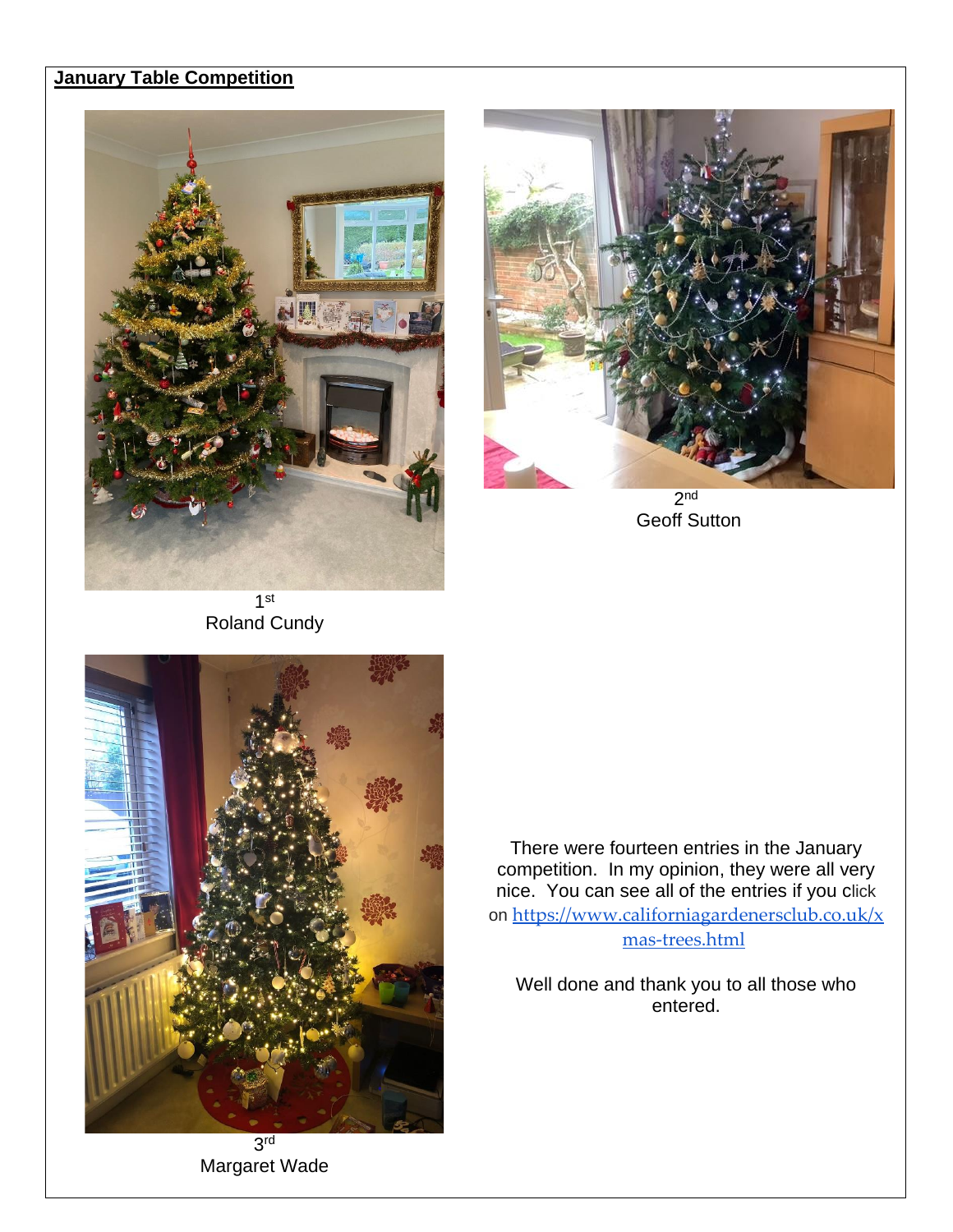#### **Topical Tip –January 2022**

### **SWEET PEA TIPS**

If you've managed to keep hungry mice away from your sweet pea seedlings, then they've probably reached a reasonable size by now. Once they have grown to around 10cm (4 inches) tall, use your thumb and forefinger to pinch out the growing tip of each young plant.

As a seedling grows, most of its energy goes into that shoot tip, which becomes dominant. By removing the shoot tip, growth hormones are forced into all the other shoots which will encourage the young sweet pea to branch and grow a number of side shoots - and more shoots will give you many more flowers next year. ALTERNATIVELY, WAIT TILL SPRING AND BUY THEM FROM YOUR CLUB'S SPRING PLANT SALE.

## **WEEDING**

There is a temptation to think that in winter the garden goes to sleep and growth stops so we can forget about some of our routines.

Sadly, however, during mild spells, pesky annual weeds can grow and in some cases flower and set seed. On dry, sunny days, carefully survey the garden and pull up any annual weeds before they can seed and cause a problem next year. Weeds are successful plants because they grow rapidly and can flower and seed many times during the year. But if you stay on the ball you'll put yourself in a much stronger position next spring.

## **Membership this year**

2022 subs are due from February. They remain at £5 per person per year. If you would like to pay now, and spend some of your Christmas present money, you can do so through BACS. The sort code is Sort Code: 40-47-09, Account Number 71301608. Please use your full name as the reference.

#### Facebook Group News

Lynne Potts recently posted some photos of nibbled plants with the caption 'Oh deer!'



What seemed interesting was that the pots of pansies had clearly been a tasty feast but not the chrysanthemums. This started a thread (conversation) about other deer-proof plants and daffodils and hydrangeas were mentioned. Do members have other suggestions for plants that deer do not find so appetising?

Please contact the club email address: [californiagardenersclub@gmail.com](mailto:californiagardenersclub@gmail.com)

You are most welcome to join the club Facebook group.

It is a private group which means that only club members can join and post. You can join it at: [www.facebook.com/groups/207934410581605/](http://www.facebook.com/groups/207934410581605/)

You will need to first read and agree to the group guidelines. We really would like more members in this group to make it a lively forum. We are looking for gardening related posts and club news.

Julia Goodall Publicity Officer